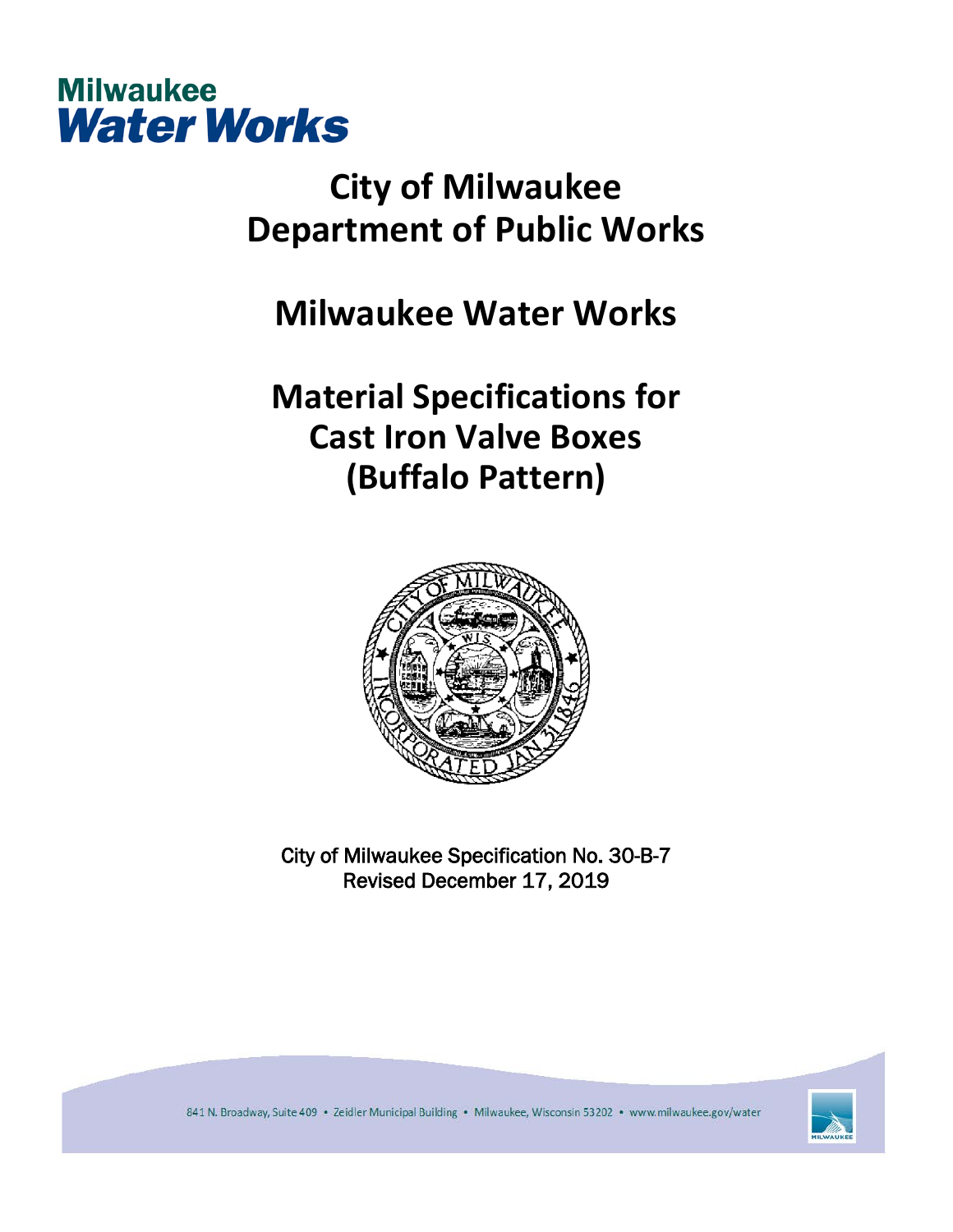I. GENERAL REQUIREMENTS: Vendors bidding through the Department of Administration - Business Operations Division, Procurement Services Section shall comply with the latest version of City of Milwaukee Specification No. 70b-D-7, except as modified herein. MATERIALS FURNISHED UNDER THIS SPECIFICATION SHALL COMPLY WITH AND BE CERTIFIED WITH THE PROVISIONS OF THE CITY OF MILWAUKEE ORDINANCE 310-18.9 AND THE AMERICAN IRON AND STEEL REQUIREMENT (AIS) OF THE DRINKING WATER STATE REVOLVING FUND (DWSRF).

## II. TECHNICAL REQUIREMENTS

- A. Description: Valve boxes specified herein shall be screw type and shall consist of a base, middle section, top section with cover and intermediate extension sections. The top section shall be designed to thread onto the middle section so that the unit can be adjusted to a continuously variable length. The top section shall be designed to receive a circular drop or locking cover. Valve boxes may have extension sections designed to fit between the middle and top section to achieve the required length. Various adjustment section options may be used to adjust previously installed valve boxes. A valve box is installed to provide access to the operator of a direct buried valve.
- **B.** Material: The valve box and component parts shall be cast iron in accordance with ASTM-A48 class 20, 30, 35 or approved equal.
- C. Valve Box Design: The valve box and component parts shall be the "Buffalo Pattern" in substantial accordance with drawings VB-1 thru VB-13 and shall be constructed within dimensional tolerances that will assure interchangeability with valve boxes manufactured in accord with these drawings as specified in Section III – Acceptable Brands.
	- 1. The valve box shall be a three piece 5-1/4" diameter unit, screw type, cast iron, in accordance with the following requirements:
	- 2. The inside diameter of the base section as shown on drawing VB-6 shall be 14" minimum.

| <b>Standard Box</b> |                      |                     |
|---------------------|----------------------|---------------------|
| Size Identification | Retracted<br>Maximum | Extended<br>Minimum |
| נונ                 | 47"<br>53"           | 65"<br>71"          |
|                     |                      |                     |

3. Overall height of the box shall be in accordance with the table below.

4. The 27" nominal top section as shown on drawing VB-3 shall be between 25" and 29" in length.